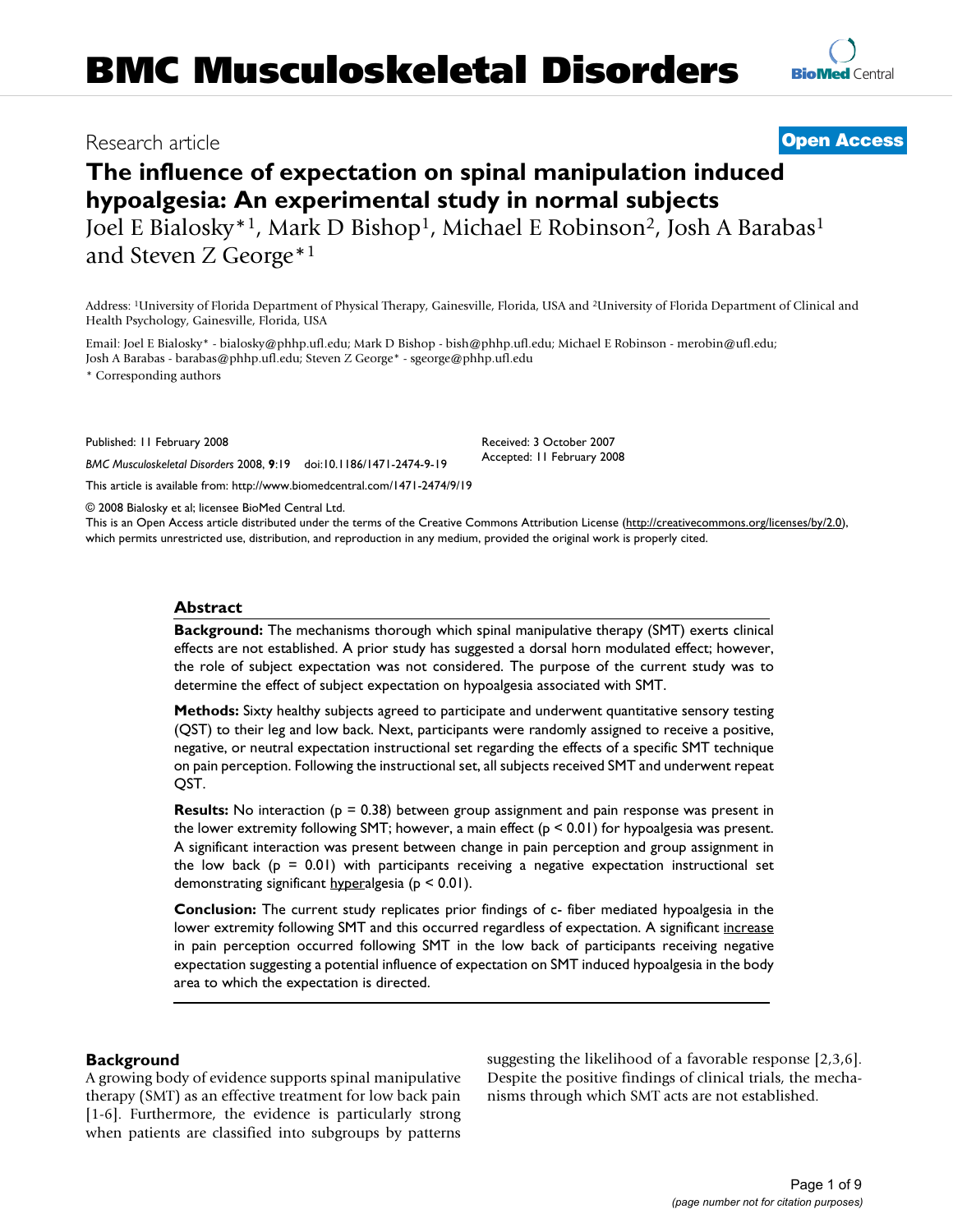Hypoalgesia has been associated with SMT and has a postulated involvement in the clinical effectiveness [7-16]. For example, Vicenzino et al [14] observed greater pain free grip and pain pressure threshold in the forearm following SMT to the cervical spine. A prior study by our group found hypoalgesia of c- fiber mediated pain as measured by lessening of temporal summation in the lower extremity following SMT to the lumbar spine [7]. Temporal summation results from multiple painful stimuli of the same intensity applied at a frequency of less than 3 seconds and has been observed in both healthy subjects [17-19] and those experiencing chronic pain [20,21]. Activation of the dorsal horn of the spinal cord has been directly observed with temporal summation in animal studies [22-25]. Subsequently, we interpreted our prior findings of hypoalgesia of temporal summation following SMT in healthy participants as indicative of a pain inhibiting effect occurring at the dorsal horn.

A criticism of prior studies of SMT is a lack of consideration for the influence of non- specific effects such as placebo and expectation [26-28]. The failure to account for non- specific effects may be significant as expectation has demonstrated a robust influence in the general pain literature [29-40]. Specific to manual therapy, Kalauokalani et al [39] report on a secondary analysis of subjects with low back pain who were randomly assigned to receive either acupuncture or massage treatments. Subjects with higher expectations for the effectiveness of their assigned treatments demonstrated greater improvement in function. In our prior study, we attributed hypoalgesia of c- fiber mediated pain in response to SMT to a local spinal cord effect. However, a limitation of our prior study was the failure to account for the potential influence of non- specific effects. Therefore, the purpose of this study was to determine how subjects' expectation about the effect of SMT would influence hypoalgesia. Similar to prior studies [7-15], we expected a hypoalgesic effect in response to SMT, however we hypothesized this effect would be greater in subjects receiving positive expectation regarding the SMT procedure as compared to those receiving neutral or negative expectation.

#### **Methods**

#### *Subjects*

The University Institutional Review Board approved the current study. Subjects were recruited from the University Health Science Center community by flyer and word of mouth. Potential participants were made aware of the methodology of the study and screened for appropriateness by a study representative. Subjects wishing to participate then signed an informed consent form. Inclusion criterion was ages eighteen to sixty and exclusion criteria were non-English speaking, systemic medical conditions (e.g. diabetes, hypertension), current use of psychiatric medication, pregnancy, regular use of prescription medication for management of pain, presently experiencing low back pain, or history of surgery to the low back. We elected to limit the current study to pain free participants for several reasons. First, we were primarily interested in the effect of SMT on a pain protocol known to produce temporal summation. While not as robust as observed in pain conditions [20,21,41], temporal summation is observed in healthy subjects [17,19,42]. Second, we were attempting to both replicate the findings of our prior study in which we used pain free participants [7] and to observe the effect of expectation on those findings. Third, use of healthy subjects eliminated confounding of the hypoalgesic response from clinical pain conditions and pain medications.

#### *Procedures*

Demographic information, psychological questionnaires, baseline expectation for pain, and thermal pain sensitivity measures were collected prior to random assignment of the studied intervention.

#### *Thermal Pain Sensitivity*

Quantitative sensory testing (QST) was performed using the Medoc Neurosensory Analyzer (TSA- 2001, Ramat Yishai, Israel) with hand- held peltier- element- based stimulator. Participants first underwent a practice session in order to familiarize themselves with the pain testing protocol. Participants then underwent the full QST following a previously established protocol to measure cfiber mediated pain [43,44]. Briefly, c-fiber mediated pain was assessed on the plantar surface of the non- dominant foot using a train of ten consecutive heat pulses of less than one second duration at an inter- stimulus frequently of .33 Hz (temporal summation). The baseline temperature of each pulse was 35°C and temperature peaked at 51°C. Subjects were asked to rate their delayed (second) pain using a NRS. We used the same protocol to assess pain perception in the low back with the stimulator placed above the posterior superior iliac spine on the nondominant side; however, in a previous pilot study, we found that subjects were unable to differentiate Aδ and cfiber mediated pain in the low back [7]. Subsequently, while allowing inferences regarding pain perception following SMT, we are unable to attribute the findings in the low back specifically to c- fiber mediated pain. We chose to investigate both the lower extremity and the low back in this study due to prior studies having noted a region specific influence of non- specific effects. For example, a placebo provided with expectation of relieving experimental pain in the hand has been found to exert an effect localized to that hand, without change in pain perception in the other hand or either foot [45]. Our instructional set and the SMT used in this study were specific to the low back. We felt the region specific nature of the instructional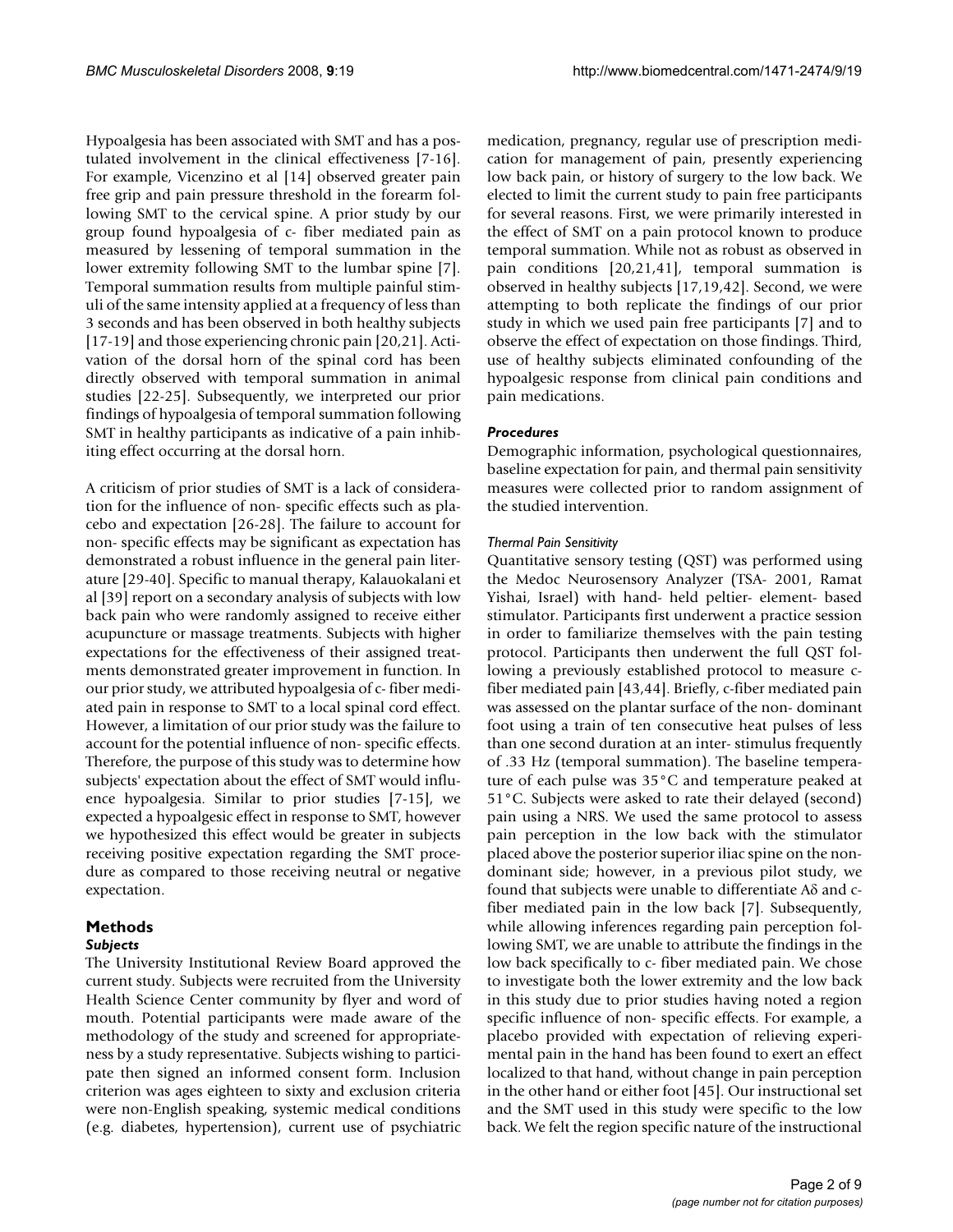set and the SMT technique might localize the influence of non- specific effects associated with SMT to the low back. Including both anatomical areas in our QST protocol allowed us to test the specificity of our instruction set in our data analysis.

#### *Expectation Intervention*

Immediately following the practice session, participants were asked to quantify the amount of pain they expected to feel during the QST in both their back and lower extremity using separate numeric rating scales (NRS). These ratings served as the baseline expectation for pain. Following initial QST, participants were randomly assigned to receive a positive, a negative, or a neutral expectation instructional set.

Participants in the positive expectation group were told the SMT; "*is a very effective form of manipulation used to treat low back pain and we expect it to reduce your perception of heat pain*."

Participants in the negative expectation group were told the SMT; "*is an ineffective form of manipulation used to treat low back pain and we expect it to temporarily worsen your perception of heat pain*."

Participants in the neutral expectation group were told the SMT; "*is a form of manipulation used to treat low back pain that has unknown effects on perception of heat pain*."

Additional interactions with study personnel and participants were minimized in order to avoid bias.

After receiving the expectation instructional set, participants were asked to quantify the amount of pain they *expected* to feel with the QST following SMT. Specifically, subjects were asked to rate the amount of pain they *expected* to feel in their low back, and leg respectively utilizing separate NRSs. We expected subjects receiving a negative expectation instructional set to have lower baseline NRS of pain expectations than the NRS of pain expectation obtained following the instructional set. Conversely, we expected subjects receiving a positive expectation instructional set to have higher baseline NRS of pain expectation than the NRS of pain expectation obtained following the instructional set. Subjects then received SMT to their low back.

#### *SMT intervention*

The SMT technique was used in our prior study [7] and has been shown to be effective in the treatment of low back pain in subjects meeting a clinical prediction rule [2,6]. We wished to minimize any expectation of SMT resulting from the wording of the consent form. Subjects were shown a picture of the technique and received the following written instruction, "You will lie on your back and the researcher will place you in a standard position that involves twisting. Then, a gentle force will be applied to your lumbar spine by pushing on your pelvis." Similar to the protocols used in prior studies, we performed the technique two times on each side. Similar to our prior study, this was done to all subjects regardless of whether a cavitation was experienced during the procedure. Immediately following the SMT, the same quantitative sensory testing protocol was performed.

#### *Measures*

#### *Numeric Rating Scale (NRS)*

NRSs were used as a measure of expected and perceived pain. Participants were asked to quantify their experienced and expected pain using a numeric rating scale anchored by "0" (no pain at all) and "100" (worst imaginable pain). The NRS is frequently used as a measure of both clinical and experimental pain and has demonstrated sound psychometric properties in previous studies [46-49].

#### *Psychological Questionnaires*

Psychological questionnaires with known influences on experimental pain [50-53] were chosen and used to evaluate for post-randomization differences that could affect reporting of experimental pain sensitivity.

#### *Pain Catastrophizing Scale (PCS)*

The PCS consists of 13 items specific to individual coping styles with pain which are each quantified with a five point ordinal scale. Higher scores indicate greater levels of catastrophizing. The score may be taken as a whole or as individual factors of rumination, helplessness, and magnification. Prior studies have validated the factor structure and found good internal consistency reliability and validity of the PCS [54-57].

#### *Fear of Pain Questionnaire-III (FPQ-III)*

The FPQ-III [58] consists of 30 items, each scored on a 5 point adjectival scale, which measures fear of normally painful situations. Higher scores indicate greater pain related fear. The FPQ has demonstrated sound psychometric properties in both experimental and clinical pain studies [59-61].

#### *Anxiety Visual Analog Scale (VAS)*

Anxiety was measured through a 10 cm VAS. Subjects were asked to indicate along the VAS anchored with none and most severe anxiety imaginable the amount of anxiety they were currently feeling regarding the experimental pain task they were about to experience. VASs have been used to measure anxiety in other studies and have demonstrated sound psychometric properties [62-65].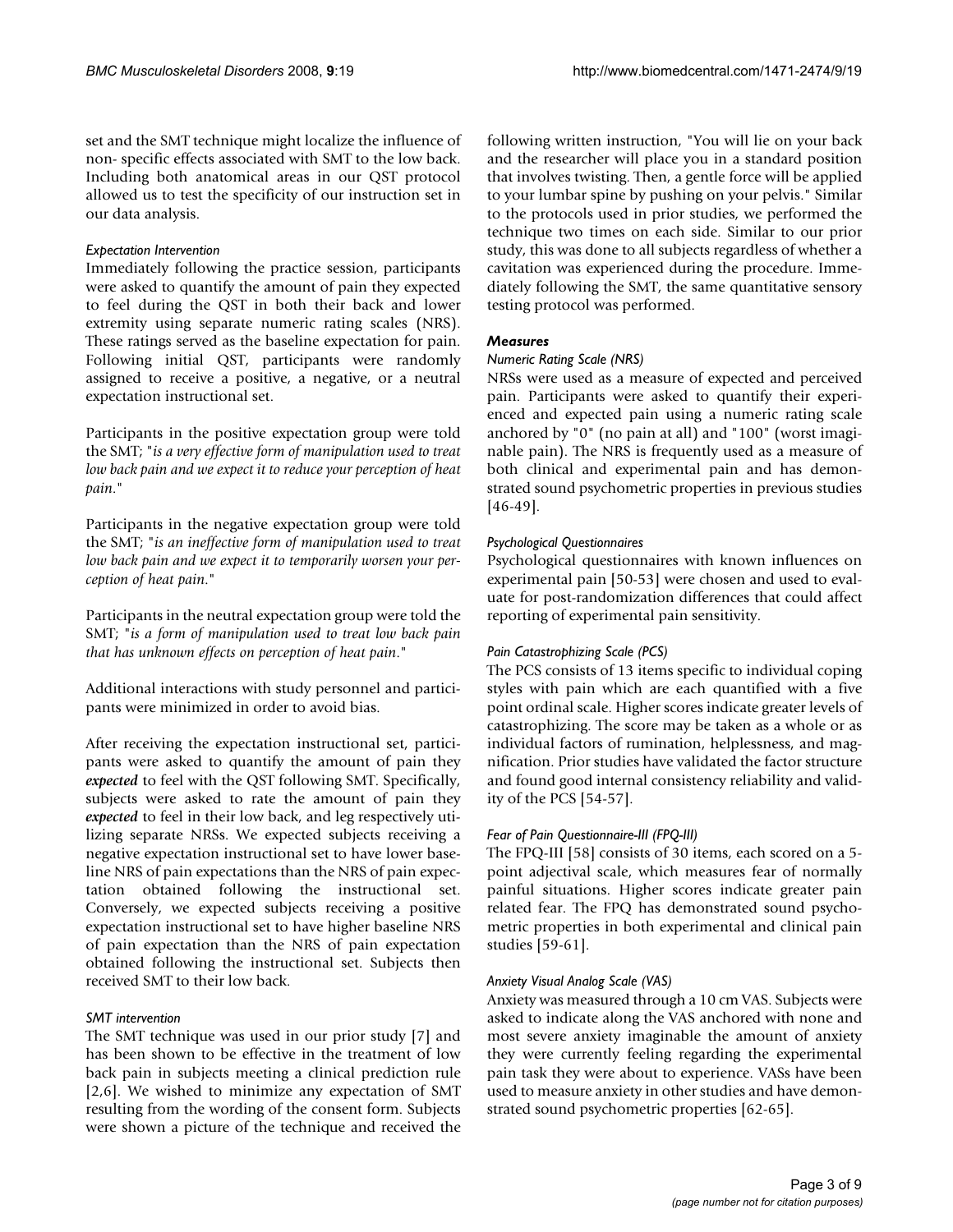#### *Data analysis*

Descriptive statistics were generated for continuous and categorical measures. Univariate ANOVA was used to assess post-randomization differences in continuous variables of demographic, psychological, and baseline thermal testing measures. Chi- square analysis was used to assess post-randomization differences in categorical demographic variables.

Next, we analyzed the effect of our instructional set on expectation for pain in response to QST following SMT and whether this was influenced by body region. A 2  $\times$  2 × 3 repeated measure ANOVA was used to investigate whether change in pre- instructional set and post- instructional set NRS of expected pain differed by body region, time, and group assignment. Pre and post instructional set measures of expectation for both the low back and lower extremity served as the within subject factors while group assignment was the between subject factor. Post hoc testing was performed as necessary by repeated measure ANOVA models.

Finally, we analyzed the effect of SMT on pain perception and whether this was influenced by instructional set or body region. First, we sought to determine whether a difference existed by body region and time in response to

|  |  | Table 1: Descriptive information for the sample |  |  |
|--|--|-------------------------------------------------|--|--|
|--|--|-------------------------------------------------|--|--|

SMT between the different expectation groups. A  $2 \times 2 \times 3$ repeated measure ANOVA was used to investigate this question with pre and post SMT pain measures in both the back and the lower extremity as the within subject factors and group assignment as the between subject factor. The dependent variable in this model was response to the cfiber mediated pain protocol as our previous findings found the effects of SMT to be specific to these fibers in the lower extremity [7]. Post hoc testing was performed as indicated by repeated measure ANOVA models.

#### **Results**

Sixty subjects responded to the recruiting efforts and agreed to participate. No baseline differences were observed in demographic findings, responses to psychological questionnaires, or baseline pain measures (Table 1).

#### *Effect of instructional set on expected pain*

Our original plan was to use pre and post instructional set measures of expectation for pain associated with QST in our analysis of the effect of the instructional set. Following data collection, we were concerned that several factors influenced the integrity of this plan. First, we recruited pain-free subjects that were naïve to the sensory testing protocol that we used. Second, the participant's frames of reference may have been different for the two expectation

|                                               | <b>Positive</b> | <b>Neutral</b> | <b>Negative</b> | <b>Total Sample</b> | p    |
|-----------------------------------------------|-----------------|----------------|-----------------|---------------------|------|
| Sex: Male:                                    | 5               | 4              | 7               | 16                  | 0.55 |
| Female:                                       | 15              | 16             | 3               | 44                  |      |
| Age in years (sd)                             | 22.95 (2.06)    | 23.10 (3.49)   | 23.20 (3.66)    | 23.08(3.10)         | 0.97 |
| Race: Caucasian:<br>African                   | 18              | 4              | 16              | 48                  | 0.23 |
| American:                                     |                 |                |                 | 3                   |      |
| Other:                                        |                 | 5              | 3               | 9                   |      |
| <b>Education (years</b>                       | 16.20(1.32)     | 16.21(1.51)    | 16.03(1.26)     | 16.14(1.35)         | 0.89 |
| (sd))                                         |                 |                |                 |                     |      |
| <b>History of LBP: Yes:</b>                   | 5               | 3              | $\mathbf{2}$    | $\overline{10}$     | 0.70 |
| No:                                           | 4               | 15             | 17              | 46                  |      |
| Missing:                                      |                 | $\overline{2}$ |                 | 4                   |      |
| <b>Pain Threshold</b>                         |                 |                |                 |                     |      |
| Temperature (sd)                              | 42.42 (5.25)    | 42.99 (2.89)   | 41.98(3.12)     | 42.46 (3.86)        | 0.72 |
| NRS Rating (sd)                               | 13.89(11.72)    | 19.63(20.33)   | 17.40(18.16)    | 16.97 (17.01)       | 0.57 |
| <b>Baseline Pain</b>                          |                 |                |                 |                     |      |
| <b>Testing</b>                                |                 |                |                 |                     |      |
| Lower Extremity NRS<br>(sd)                   | 34.92 (23.24)   | 34.01 (28.11)  | 27.62 (20.93)   | 32.10 (24.02)       | 0.59 |
| Low Back NRS (sd)                             | 46.22 (24.08)   | 52.99 (27.05)  | 43.86 (26.18)   | 47.76 (25.64)       | 0.52 |
| <b>Psychological</b><br><b>Questionnaires</b> |                 |                |                 |                     |      |
| $PCS$ (sd)                                    | 15.15(9.15)     | 17.30(9.53)    | 14.75(8.43)     | 15.73 (8.96)        | 0.63 |
| FPQ (sd)                                      | 72.25 (13.47)   | 81.1 (19.43)   | 76.65 (14.81)   | 76.67 (16.24)       | 0.23 |
| Anxiety VAS (sd)                              | 23.20 (17.60)   | 21.89 (23.96)  | 24.30 (19.76)   | 23.15 (20.21)       | 0.94 |

Sample demographic, baseline pain perception, and psychological characteristics. Variables were all obtained prior to randomization. Significance set at p ≤ 0.05. Temperature measures are in degrees Celsius. Pain ratings obtained through 0 to 100 numeric rating scale (NRS). PCS = Pain Catastrophizing Scale. FPQ = Fear of Pain Questionnaire. VAS = Visual Analog Scale.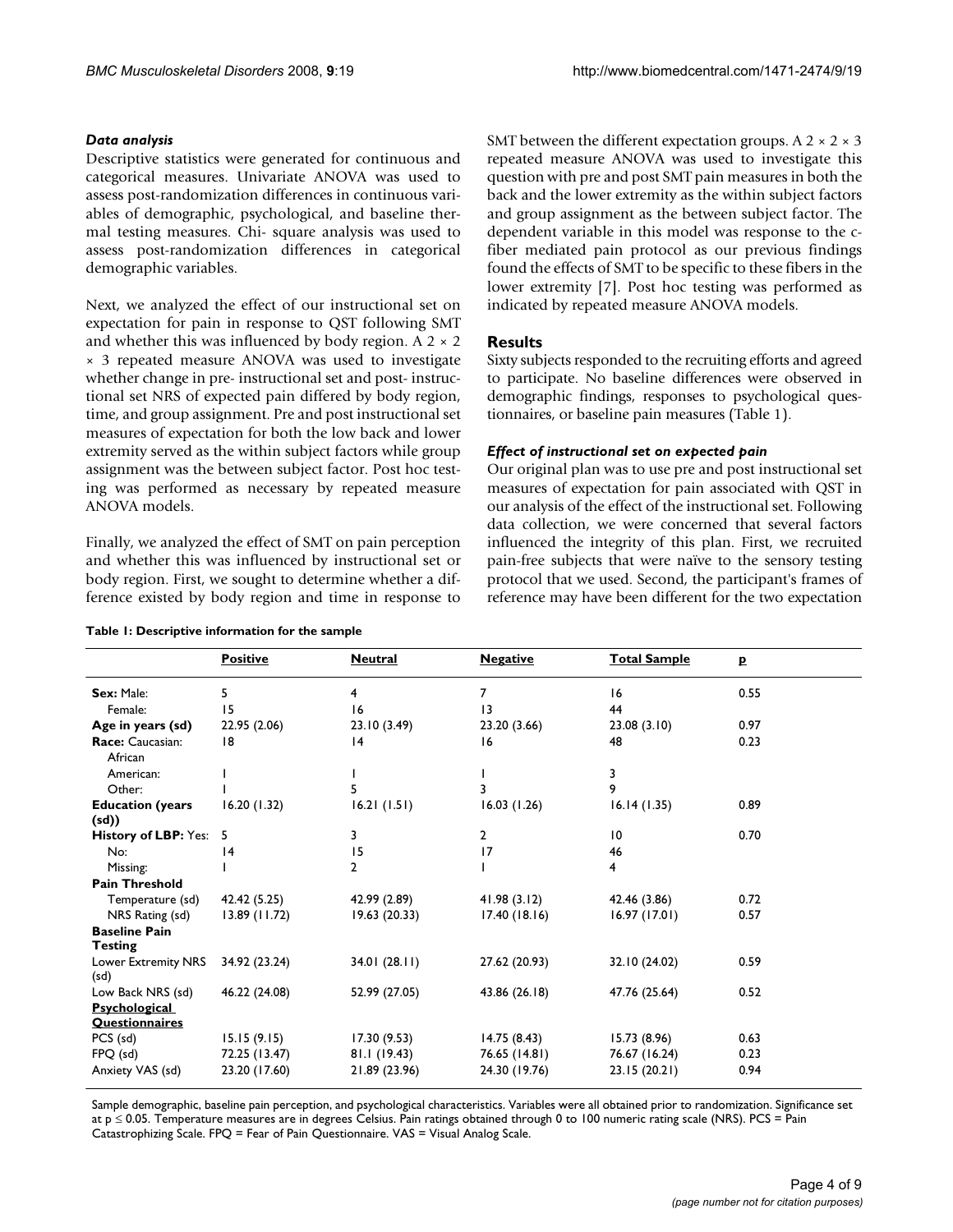NRSs. Specifically, the baseline NRS was obtained following a brief practice session in which the participants experienced only four thermal stimuli to their lower extremity. The post instructional set expectation NRS was obtained following ten thermal stimuli to both the low back and lower extremity. Our concern was that our practice session was insufficient to allow a baseline rating of pain expectation for valid comparison to the rating provided following the full QST protocol. We were particularly concerned that the healthy sample in our study would not be adequately able to determine expectation for transient, experimental pain based upon limited exposure. Subsequently, we chose to analyze the effectiveness of our instructional set with pre- SMT average pain ratings of the ten c- fiber mediated thermal stimuli protocol as our baseline rating for comparison to the post instructional set expectation rating. We think the average pain rating of baseline testing better represents each participant's frame of reference for the quantitative sensory testing. Consequently, the average pain rating of the ten pre- SMT c- fiber mediated heat impulses served as the first level within subject factor. The post instructional set NRS in which participants were asked to quantify the amount of pain they expected to experience with quantitative sensory testing following the SMT served as the second level within subject factor. Group assignment served as the between subject factor.

A three way interaction was not present between expectation of pain by body area and group assignment (Wilks' Lambda = 0.92,  $F_{(2,53)} = 2.47$ , p = 0.09, partial  $\eta^2 = 0.09$ ). A 2 × 3 ANOVA of change in expectation was significant for an interaction in the low back (Wilks' Lambda = 0.85,  $F_{(2,53)} = 4.55$ , p = 0.02, partial  $\eta^{2=0.15}$ ), indicating a differential effect of the instructional set for the low back. Post hoc testing of the low back indicated a significant decrease in expected pain in the positive expectation group (mean difference  $+7.70$ , sd = 14.9, p = 0.03, effect size = 0.52), a significant increase in expected pain in the negative expectation group (mean difference  $-6.98$ , sd = 15.30, p = 0.05, effect size  $= 0.46$ , and no change in the neutral expectation group (mean difference  $+2.18$ , sd = 14.91, p = 0.53, effect size =  $0.15$ ). (Figure 1) A 2  $\times$  3 ANOVA of change in expectation was not significant for the lower extremity (Wilks' Lambda = 0.95,  $F_{(2,53)} = 1.42$ , p = 0.25, partial  $\eta^{2}$ = 0.05), indicating a main effect of the instructional set for the lower extremity. Pairwise comparison in the lower extremity indicated a mean increase in expected pain of 12.01 (sd = 12.14,  $p < 0.01$ , effect size = 0.99).

#### *Influence of SMT on pain perception in the lower extremity and back by group assignment*

A three way interaction existed suggesting change in pain perception differed by body area and group assignment (Wilks' Lambda = 0.88,  $F_{(2,53)} = 3.80$ , p = 0.03, partial  $\eta^2$  = 0.13).



**Figure I** 

**Effect of Instructional Set on Expected Pain in the Low Back**. Change in expected pain in the low back following instructional set. Positive values indicate expectation of less pain. A statistical interaction occurred with participants receiving a positive expectation instructional set reporting expectations for less pain with quantitative sensory testing (QST) following spinal manipulative therapy (SMT) and those receiving a negative expectation instructional set reporting expectations for greater pain. Error bars represent 1 standard error of the mean (SEM). \* indicates significant change at  $p \leq 0.05$ .

*Influence of SMT on pain perception in the lower extremity*

No interaction between instructional set and pain perception was noted in the lower extremity (Wilks' Lambda = 0.97, F  $(2,54) = 0.99$ , p = 0.38, partial  $\eta$ 2 = 0.04) suggesting the expectation instructional set did not influence SMT associated hypoalgesia in the lower extremity. A significant main effect (Wilks' Lambda = 0.85, F  $_{(1,54)}$  = 9.22, p < 0.01, partial  $\eta^2$  = 0.15) was found. Paired t- test determined a mean difference of 4.83 (sd = 12.05) between pre and post SMT pain ratings with post SMT rating being smaller indicating hypoalgesia in the lower extremity after SMT. This difference corresponded to a small effect size of 0.21.

#### *Influence of SMT on pain perception in the low back by group assignment*

A significant interaction was present between change in pain perception and group assignment in the low back (Wilks' Lambda = 0.84,  $F_{(2,56)} = 5.35$ , p = 0.01, partial  $\eta^2$  = 0.16) suggesting a response dependent upon group assignment. Post hoc testing revealed no change in pain perception following SMT in participants receiving the positive expectation instructional set (mean difference +1.66, sd = 13.10,  $p = 0.57$ , effect size = 0.13) and the neutral expectation instructional set (mean difference +4.17, sd = 13.10, p  $= 0.16$ , effect size  $= 0.32$ ). Subjects receiving the negative expectation instructional set exhibited a significant increase in pain perception of moderate magnitude fol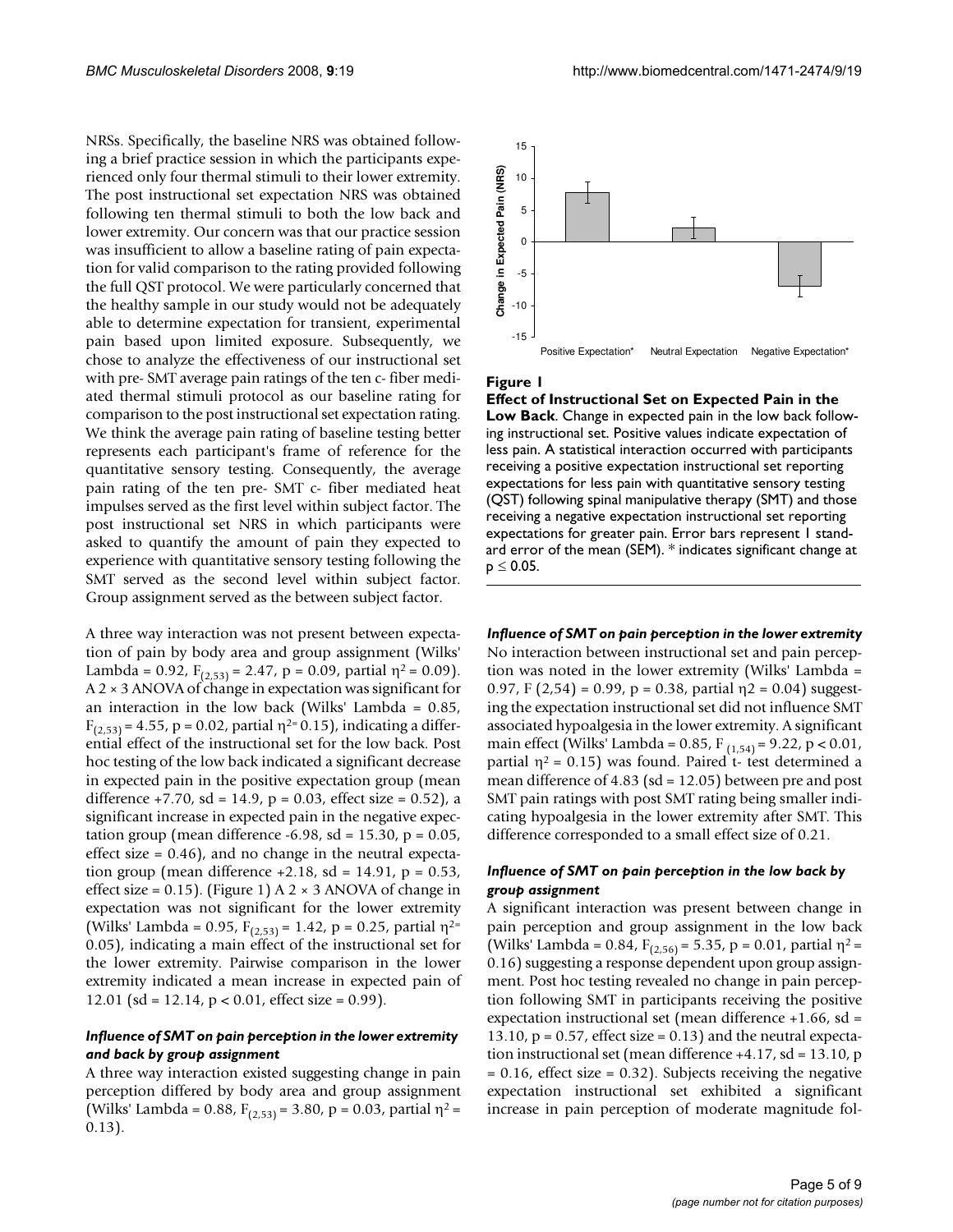lowing the SMT (mean difference -8.81, sd = 13.42,  $p \lt \theta$ 0.01, effect size = 0.66). (Figure 2)

#### **Discussion**

The current study suggests that hypoalgesia associated with SMT may be influenced by expectation and that this outcome varies by anatomical location in a way that is consistent with the instructional set. Specifically, a hypoalgesic effect was observed in the lower extremity regardless of the provided expectation. Conversely, hyperalgesia was present following SMT in the low back in subjects provided with a negative expectation. This finding is comparable to prior studies which have noted a region specific effect of placebo [45].

A hypoalgesic response to c- fiber mediated pain in the lower extremity of healthy subjects following SMT is consistent with our prior work [7]. Furthermore, the current study suggests that this finding is independent of expectation of pain relief in the low back. Hypoalgesia is suggestive of a mechanism of action of SMT upon neural plasticity. Central sensitization is characterized by percep-



#### Figure 2

**Change in Pain Perception in the Low Back and Lower Extremity by Expectation Instructional Set**. Change in pain perception in the low back and lower extremity following spinal manipulative therapy (SMT). Positive numbers indicate hypoalgesia, while negative numbers indicate hyperalgesia. A significant interaction was present in the low back suggesting that post SMT pain perception was dependent upon the group to which the participant was randomly assigned. Follow up pairwise comparison indicated a significant increase in pain perception in subjects receiving a negative expectation instructional set. No interaction was observed in the lower extremity of participants; however, a significant main effect occurred suggesting hypoalgesia regardless of group assignment. Error bars represent 1 standard error of the mean (SEM). \* indicates a statistically significant change in pain perception in the low back following SMT at  $p \leq 0.05$ .

tion of pain to previously non- painful stimuli (allodynia) and perception of worsening pain to previously painful stimuli (hyperalgesia). Moreover, central sensitization is hypothesized to be instrumental in the progression of acute to chronic pain and in the maintenance of chronic pain conditions [66]. Subsequently, interventions which inhibit central sensitization may be useful in the prevention of chronic musculoskeletal pain. In fact, others have theorized that the effects of SMT may be due to direct mediation upon the neuroplastic changes which occur with central sensitization [67]. Our repeated finding of cfiber mediated hypoalgesia in healthy participants suggests that SMT may have a role in the reduction or prevention of neuroplastic changes associated with central sensitization.

Pain perception in the low back following SMT was dependent upon the provided expectation. Specifically, subjects receiving a negative expectation instructional set demonstrated a hyperalgesic response. A role for non- specific effects such as expectation in the outcomes associated with SMT is suggested by this finding. This relationship has not been studied extensively so we have little from the literature with which to compare our findings. However, similar to SMT, acupuncture is an alternative and complementary therapy often used for pain. Non- specific effects have been studied more extensively in the acupuncture literature and this body of work may have applicability to SMT. Functional imaging studies of acupuncture have noted significant overlap in brain activity between actual acupuncture and placebo acupuncture in which subjects believe they are receiving real acupuncture [68]. In contrast, brain activity is dissimilar during placebo acupuncture in which subjects do not believe they are receiving actual treatment [68]. Furthermore, clinical outcomes in acupuncture studies may depend upon the subject's expectations [39,69]. For example, one study noted no difference between actual and placebo acupuncture in analgesic effect; however, subjects who believed they had received the actual acupuncture treatment experienced significantly less pain than those believing they had received the placebo [69]. These studies underscore the significant influence of non- specific effects on clinical outcomes following acupuncture and may have applicability to SMT. Collectively, the findings of our study and the acupuncture literature suggest further investigation into their role in outcomes associated with SMT is warranted.

Limitations of the present study include the use of a healthy sample and a single session of SMT. We do not know individual expectations for pain relief when expectation is not provided and expectation for pain relief from SMT may be different in individuals who seek treatment for musculoskeletal pain. Furthermore, the pre- existing expectations of a sample experiencing clinical pain could be quite different from a healthy sample exposed to tran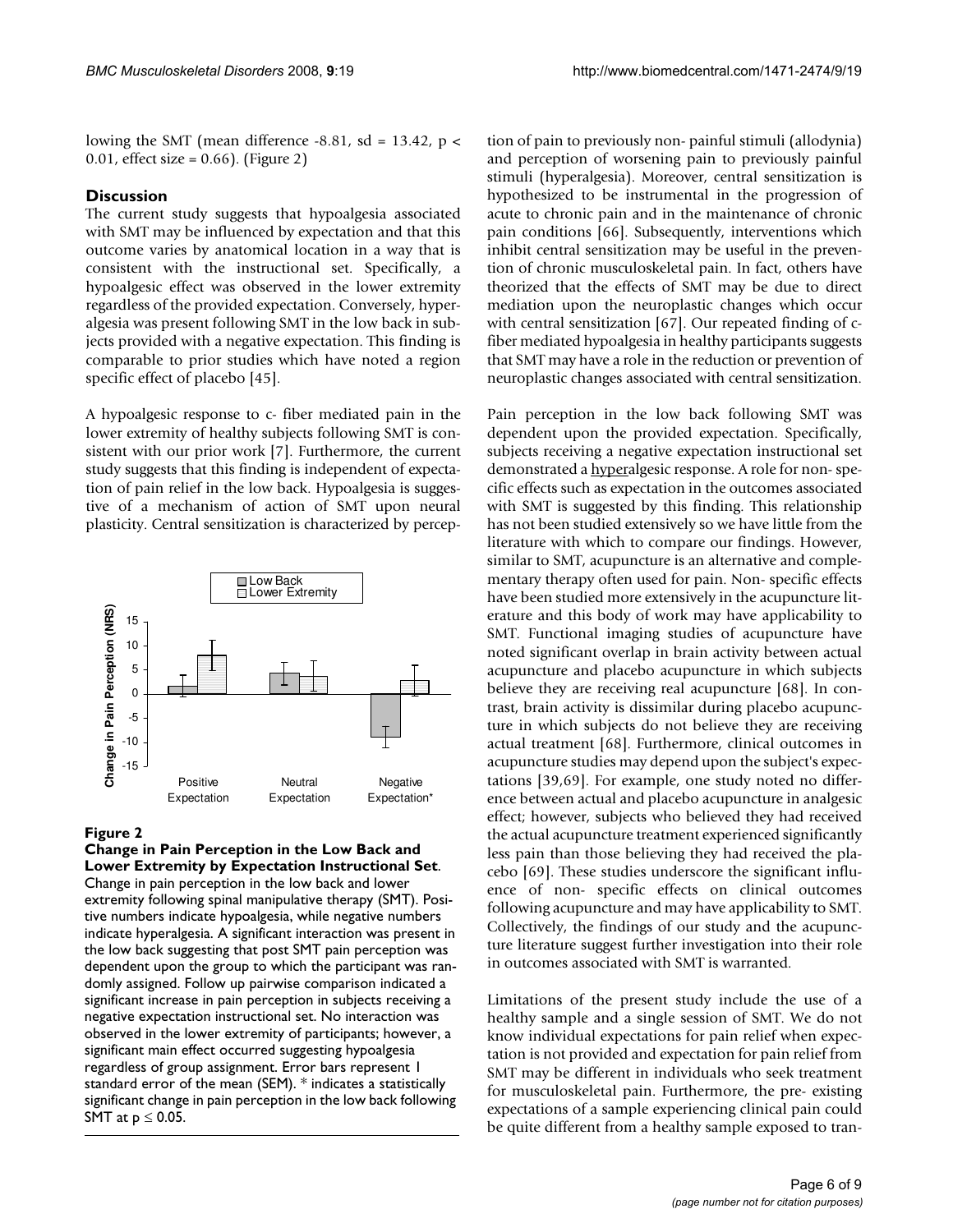sient, experimental pain. Our decision to include a single experimental session rather than multiple sessions is similar to prior studies which have emphasized the immediate hypoalgesic effect of SMT [16], however we acknowledge that the outcomes we observed may differ over repeated sessions. Specifically, patient expectation may change in response to treatment occurring over multiple sessions in the clinical settings, and our methodology did not account for this type of scenario.

Although speculative, and despite these limitations, we think the current study suggests expectation may have a greater influence on pain outcomes in a clinical population for several reasons. First, desire for pain relief has been shown to have a significant effect on placebo analgesia [32,33]. Participants experiencing clinical pain may have greater desire for pain relief with subsequent greater expectations for the benefits of SMT. Our healthy sample may have likely had lower desire for pain relief due to their asymptomatic status and the transient nature of the pain experienced for the purpose of this study. Second, placebo has been shown to have an additive effect and placebo analgesia strengthens with repetition [33]. Consequently, we think that the finding of significant influences of non- specific effects on the outcomes immediately associated with one session of SMT in healthy participants is suggestive of the potential for a much larger effect in individuals seeking treatment for musculoskeletal pain that occurs over multiple sessions. Finally, placebo analgesia is strengthened by expectation. In fact, the magnitude of the placebo effect is heightened in experimental pain studies if the painful stimulus is surreptitiously reduced immediately following the suggestion of pain relief [35]. The influence of expectation on the outcomes associated with SMT may strengthen over multiple sessions as immediate hypoalgesia during an individual session may enhance the effect of expectation over multiple sessions. Future studies of non- specific effects of SMT may wish to account for desire for pain relief and include multiple sessions in order to observe immediate changes in pain perception and their affect on subsequent sessions.

A further limitation of the current study is the lack of a control group not receiving SMT. Such a study design would allow the calculation of the magnitude of the effect in comparison to natural history rather than to other groups receiving SMT. However, we feel our study design is sound for two reasons. First, we controlled for expectation by direct manipulation in both a positive and negative direction. Second, a true control group would be difficult in this type of study, as participants would enter with preconceived expectations. Subsequently, a study design in which a control group was included would require measurement of pre- existing expectation and then controlling for these statistically. As a result, we do

not think that the lack of a control group invalidates the findings of the present study.

Despite these limitations, we feel the current study provides preliminary support for the influence of non- specific effects on the outcomes associated with a single session of SMT in normal subjects and that this finding is worthy of further investigation over longer duration and in clinical settings.

#### **Conclusion**

This study provides preliminary evidence for the influence of a non- specific effect (expectation) on the hypoalgesia associated with a single session of SMT in normal subjects. We replicated our previous findings of hypoalgesia in the lower extremity associated with SMT to the low back. Additionally, the resultant hypoalgesia in the lower extremity was independent of an expectation instructional set directed at the low back. Conversely, participants receiving a negative expectation instructional set demonstrated hyperalgesia in the low back following SMT which was not observed in those receiving a positive or neutral instructional set.

### **Competing interests**

The author(s) declare that they have no competing interests.

#### **Authors' contributions**

All authors read, edited, and approved the final version of the manuscript.

JEB was responsible for the initial conception of the research question, supervising the protocol, data analysis, and manuscript preparation. SZG was responsible for the initial conception of the research question, modifying the research question, supervising the protocol, securing funding, and critically reviewing earlier versions of the manuscript. MDB was responsible for the initial conception of the research question, modifying the research question, and critically reviewing earlier versions of the manuscript. MER was responsible for modifying the research question and critically reviewing earlier versions of the manuscript. JAB was responsible for administering the protocol and critically reviewing earlier versions of the manuscript.

#### **Acknowledgements**

The project was supported by Grant Number R-21 AT002796-01 from the National Institutes of Health – National Center for Complimentary and Alternative Medicine (SZG, MDB, MER).

JEB received support from the National Institutes of Health T-32 Neural Plasticity Research Training Fellowship (T32HD043730).

Valdora Martelli and Lauren Gates assisted with the data collection.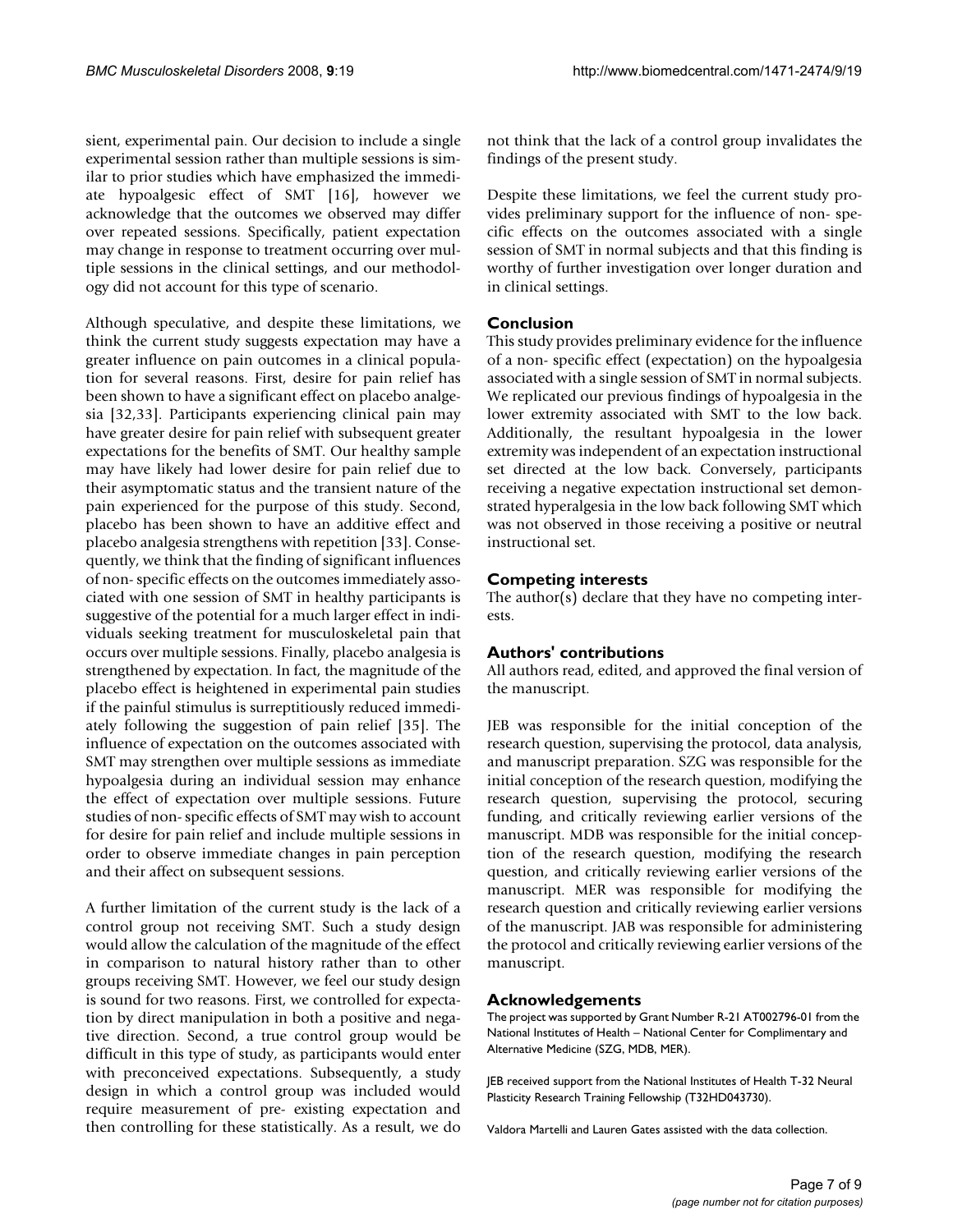#### **References**

- 1. Bronfort G, Haas M, Evans RL, Bouter LM: **[Efficacy of spinal](http://www.ncbi.nlm.nih.gov/entrez/query.fcgi?cmd=Retrieve&db=PubMed&dopt=Abstract&list_uids=15125860) [manipulation and mobilization for low back pain and neck](http://www.ncbi.nlm.nih.gov/entrez/query.fcgi?cmd=Retrieve&db=PubMed&dopt=Abstract&list_uids=15125860) [pain: a systematic review and best evidence synthesis.](http://www.ncbi.nlm.nih.gov/entrez/query.fcgi?cmd=Retrieve&db=PubMed&dopt=Abstract&list_uids=15125860)** *Spine J* 2004, **4:**335-356.
- 2. Childs JD, Fritz JM, Flynn TW, Irrgang JJ, Johnson KK, Majkowski GR, *et al.*: **[A clinical prediction rule to identify patients with low](http://www.ncbi.nlm.nih.gov/entrez/query.fcgi?cmd=Retrieve&db=PubMed&dopt=Abstract&list_uids=15611489) [back pain most likely to benefit from spinal manipulation: a](http://www.ncbi.nlm.nih.gov/entrez/query.fcgi?cmd=Retrieve&db=PubMed&dopt=Abstract&list_uids=15611489) [validation study.](http://www.ncbi.nlm.nih.gov/entrez/query.fcgi?cmd=Retrieve&db=PubMed&dopt=Abstract&list_uids=15611489)** *Ann Intern Med* 2004, **141:**920-928.
- 3. Cleland JA, Fritz JM, Whitman JM, Childs JD, Palmer JA: **[The use of](http://www.ncbi.nlm.nih.gov/entrez/query.fcgi?cmd=Retrieve&db=PubMed&dopt=Abstract&list_uids=16676870) [a lumbar spine manipulation technique by physical thera](http://www.ncbi.nlm.nih.gov/entrez/query.fcgi?cmd=Retrieve&db=PubMed&dopt=Abstract&list_uids=16676870)pists in patients who satisfy a clinical prediction rule: a case [series.](http://www.ncbi.nlm.nih.gov/entrez/query.fcgi?cmd=Retrieve&db=PubMed&dopt=Abstract&list_uids=16676870)** *J Orthop Sports Phys Ther* 2006, **36:**209-214.
- 4. Koes BW, Assendelft WJ, van der Heijden GJ, Bouter LM: **[Spinal](http://www.ncbi.nlm.nih.gov/entrez/query.fcgi?cmd=Retrieve&db=PubMed&dopt=Abstract&list_uids=9112710) [manipulation for low back pain. An updated systematic](http://www.ncbi.nlm.nih.gov/entrez/query.fcgi?cmd=Retrieve&db=PubMed&dopt=Abstract&list_uids=9112710) [review of randomized clinical trials.](http://www.ncbi.nlm.nih.gov/entrez/query.fcgi?cmd=Retrieve&db=PubMed&dopt=Abstract&list_uids=9112710)** *Spine* 1996, **21:**2860-2871.
- 5. Licciardone JC, Stoll ST, Fulda KG, Russo DP, Siu J, Winn W, *et al.*: **[Osteopathic manipulative treatment for chronic low back](http://www.ncbi.nlm.nih.gov/entrez/query.fcgi?cmd=Retrieve&db=PubMed&dopt=Abstract&list_uids=12838090) [pain: a randomized controlled trial.](http://www.ncbi.nlm.nih.gov/entrez/query.fcgi?cmd=Retrieve&db=PubMed&dopt=Abstract&list_uids=12838090)** *Spine* 2003, **28:**1355-1362.
- 6. Flynn T, Fritz J, Whitman J, Wainner R, Magel J, Rendeiro D, *et al.*: **[A](http://www.ncbi.nlm.nih.gov/entrez/query.fcgi?cmd=Retrieve&db=PubMed&dopt=Abstract&list_uids=12486357) [clinical prediction rule for classifying patients with low back](http://www.ncbi.nlm.nih.gov/entrez/query.fcgi?cmd=Retrieve&db=PubMed&dopt=Abstract&list_uids=12486357) pain who demonstrate short-term improvement with spinal [manipulation.](http://www.ncbi.nlm.nih.gov/entrez/query.fcgi?cmd=Retrieve&db=PubMed&dopt=Abstract&list_uids=12486357)** *Spine* 2002, **27:**2835-2843.
- 7. George SZ, Bishop MD, Bialosky JE, Zeppieri G Jr, Robinson ME: **[Immediate effects of spinal manipulation on thermal pain](http://www.ncbi.nlm.nih.gov/entrez/query.fcgi?cmd=Retrieve&db=PubMed&dopt=Abstract&list_uids=16911795) [sensitivity: an experimental study.](http://www.ncbi.nlm.nih.gov/entrez/query.fcgi?cmd=Retrieve&db=PubMed&dopt=Abstract&list_uids=16911795)** *BMC Musculoskelet Disord* 2006, **7:**68.
- 8. Goodsell M, Lee M, Latimer J: **[Short-term effects of lumbar pos](http://www.ncbi.nlm.nih.gov/entrez/query.fcgi?cmd=Retrieve&db=PubMed&dopt=Abstract&list_uids=10863253)[teroanterior mobilization in individuals with low-back pain.](http://www.ncbi.nlm.nih.gov/entrez/query.fcgi?cmd=Retrieve&db=PubMed&dopt=Abstract&list_uids=10863253)** *J Manipulative Physiol Ther* 2000, **23:**332-342.
- 9. Mohammadian P, Gonsalves A, Tsai C, Hummel T, Carpenter T: **[Areas of capsaicin-induced secondary hyperalgesia and allo](http://www.ncbi.nlm.nih.gov/entrez/query.fcgi?cmd=Retrieve&db=PubMed&dopt=Abstract&list_uids=15319760)dynia are reduced by a single chiropractic adjustment: a pre[liminary study.](http://www.ncbi.nlm.nih.gov/entrez/query.fcgi?cmd=Retrieve&db=PubMed&dopt=Abstract&list_uids=15319760)** *J Manipulative Physiol Ther* 2004, **27:**381-387.
- 10. Paungmali A, Vicenzino B, Smith M: **[Hypoalgesia induced by](http://www.ncbi.nlm.nih.gov/entrez/query.fcgi?cmd=Retrieve&db=PubMed&dopt=Abstract&list_uids=14622665) [elbow manipulation in lateral epicondylalgia does not exhibit](http://www.ncbi.nlm.nih.gov/entrez/query.fcgi?cmd=Retrieve&db=PubMed&dopt=Abstract&list_uids=14622665) [tolerance.](http://www.ncbi.nlm.nih.gov/entrez/query.fcgi?cmd=Retrieve&db=PubMed&dopt=Abstract&list_uids=14622665)** *J Pain* 2003, **4:**448-454.
- 11. Paungmali A, O'Leary S, Souvlis T, Vicenzino B: **[Hypoalgesic and](http://www.ncbi.nlm.nih.gov/entrez/query.fcgi?cmd=Retrieve&db=PubMed&dopt=Abstract&list_uids=12665408) [sympathoexcitatory effects of mobilization with movement](http://www.ncbi.nlm.nih.gov/entrez/query.fcgi?cmd=Retrieve&db=PubMed&dopt=Abstract&list_uids=12665408) [for lateral epicondylalgia.](http://www.ncbi.nlm.nih.gov/entrez/query.fcgi?cmd=Retrieve&db=PubMed&dopt=Abstract&list_uids=12665408)** *Phys Ther* 2003, **83:**374-383.
- 12. Paungmali A, O'Leary S, Souvlis T, Vicenzino B: **[Naloxone fails to](http://www.ncbi.nlm.nih.gov/entrez/query.fcgi?cmd=Retrieve&db=PubMed&dopt=Abstract&list_uids=15129200) [antagonize initial hypoalgesic effect of a manual therapy](http://www.ncbi.nlm.nih.gov/entrez/query.fcgi?cmd=Retrieve&db=PubMed&dopt=Abstract&list_uids=15129200) [treatment for lateral epicondylalgia.](http://www.ncbi.nlm.nih.gov/entrez/query.fcgi?cmd=Retrieve&db=PubMed&dopt=Abstract&list_uids=15129200)** *J Manipulative Physiol Ther* 2004, **27:**180-185.
- 13. Sterling M, Jull G, Wright A: **[Cervical mobilisation: concurrent](http://www.ncbi.nlm.nih.gov/entrez/query.fcgi?cmd=Retrieve&db=PubMed&dopt=Abstract&list_uids=11414776) [effects on pain, sympathetic nervous system activity and](http://www.ncbi.nlm.nih.gov/entrez/query.fcgi?cmd=Retrieve&db=PubMed&dopt=Abstract&list_uids=11414776) [motor activity.](http://www.ncbi.nlm.nih.gov/entrez/query.fcgi?cmd=Retrieve&db=PubMed&dopt=Abstract&list_uids=11414776)** *Man Ther* 2001, **6:**72-81.
- 14. Vicenzino B, Collins D, Benson H, Wright A: **[An investigation of](http://www.ncbi.nlm.nih.gov/entrez/query.fcgi?cmd=Retrieve&db=PubMed&dopt=Abstract&list_uids=9777544) [the interrelationship between manipulative therapy-induced](http://www.ncbi.nlm.nih.gov/entrez/query.fcgi?cmd=Retrieve&db=PubMed&dopt=Abstract&list_uids=9777544) [hypoalgesia and sympathoexcitation.](http://www.ncbi.nlm.nih.gov/entrez/query.fcgi?cmd=Retrieve&db=PubMed&dopt=Abstract&list_uids=9777544)** *J Manipulative Physiol Ther* 1998, **21:**448-453.
- 15. Vicenzino B, Paungmali A, Buratowski S, Wright A: **[Specific manip](http://www.ncbi.nlm.nih.gov/entrez/query.fcgi?cmd=Retrieve&db=PubMed&dopt=Abstract&list_uids=11673930)[ulative therapy treatment for chronic lateral epicondylalgia](http://www.ncbi.nlm.nih.gov/entrez/query.fcgi?cmd=Retrieve&db=PubMed&dopt=Abstract&list_uids=11673930) [produces uniquely characteristic hypoalgesia.](http://www.ncbi.nlm.nih.gov/entrez/query.fcgi?cmd=Retrieve&db=PubMed&dopt=Abstract&list_uids=11673930)** *Man Ther* 2001, **6:**205-212.
- 16. Vernon H: **[Qualitative review of studies of manipulation](http://www.ncbi.nlm.nih.gov/entrez/query.fcgi?cmd=Retrieve&db=PubMed&dopt=Abstract&list_uids=10714544)[induced hypoalgesia.](http://www.ncbi.nlm.nih.gov/entrez/query.fcgi?cmd=Retrieve&db=PubMed&dopt=Abstract&list_uids=10714544)** *J Manipulative Physiol Ther* 2000, **23:**134-138.
- 17. Granot M, Granovsky Y, Sprecher E, Nir RR, Yarnitsky D: **[Contact](http://www.ncbi.nlm.nih.gov/entrez/query.fcgi?cmd=Retrieve&db=PubMed&dopt=Abstract&list_uids=16540248) [heat-evoked temporal summation: tonic versus repetitive](http://www.ncbi.nlm.nih.gov/entrez/query.fcgi?cmd=Retrieve&db=PubMed&dopt=Abstract&list_uids=16540248)[phasic stimulation.](http://www.ncbi.nlm.nih.gov/entrez/query.fcgi?cmd=Retrieve&db=PubMed&dopt=Abstract&list_uids=16540248)** *Pain* 2006, **122:**295-305.
- 18. Nie H, Arendt-Nielsen L, Andersen H, Graven-Nielsen T: **[Temporal](http://www.ncbi.nlm.nih.gov/entrez/query.fcgi?cmd=Retrieve&db=PubMed&dopt=Abstract&list_uids=15943956) [summation of pain evoked by mechanical stimulation in](http://www.ncbi.nlm.nih.gov/entrez/query.fcgi?cmd=Retrieve&db=PubMed&dopt=Abstract&list_uids=15943956) [deep and superficial tissue.](http://www.ncbi.nlm.nih.gov/entrez/query.fcgi?cmd=Retrieve&db=PubMed&dopt=Abstract&list_uids=15943956)** *J Pain* 2005, **6:**348-355.
- 19. Staud R, Price DD, Fillingim RB: **[Advanced continuous-contact](http://www.ncbi.nlm.nih.gov/entrez/query.fcgi?cmd=Retrieve&db=PubMed&dopt=Abstract&list_uids=16885014) [heat pulse design for efficient temporal summation of sec](http://www.ncbi.nlm.nih.gov/entrez/query.fcgi?cmd=Retrieve&db=PubMed&dopt=Abstract&list_uids=16885014)[ond pain \(windup\).](http://www.ncbi.nlm.nih.gov/entrez/query.fcgi?cmd=Retrieve&db=PubMed&dopt=Abstract&list_uids=16885014)** *J Pain* 2006, **7:**575-582.
- 20. Maixner W, Fillingim R, Sigurdsson A, Kincaid S, Silva S: **[Sensitivity](http://www.ncbi.nlm.nih.gov/entrez/query.fcgi?cmd=Retrieve&db=PubMed&dopt=Abstract&list_uids=9696460) [of patients with painful temporomandibular disorders to](http://www.ncbi.nlm.nih.gov/entrez/query.fcgi?cmd=Retrieve&db=PubMed&dopt=Abstract&list_uids=9696460) experimentally evoked pain: evidence for altered temporal [summation of pain.](http://www.ncbi.nlm.nih.gov/entrez/query.fcgi?cmd=Retrieve&db=PubMed&dopt=Abstract&list_uids=9696460)** *Pain* 1998, **76:**71-81.
- 21. Staud R, Price DD, Robinson ME, Mauderli AP, Vierck CJ: **[Mainte](http://www.ncbi.nlm.nih.gov/entrez/query.fcgi?cmd=Retrieve&db=PubMed&dopt=Abstract&list_uids=15288410)[nance of windup of second pain requires less frequent stimu](http://www.ncbi.nlm.nih.gov/entrez/query.fcgi?cmd=Retrieve&db=PubMed&dopt=Abstract&list_uids=15288410)lation in fibromyalgia patients compared to normal controls.** *Pain* 2004, **110:**689-696.
- 22. Mitsuyo T, Dutton RC, Antognini JF, Carstens E: **[The differential](http://www.ncbi.nlm.nih.gov/entrez/query.fcgi?cmd=Retrieve&db=PubMed&dopt=Abstract&list_uids=16931692) [effects of halothane and isoflurane on windup of dorsal horn](http://www.ncbi.nlm.nih.gov/entrez/query.fcgi?cmd=Retrieve&db=PubMed&dopt=Abstract&list_uids=16931692)**

**[neurons selected in unanesthetized decerebrated rats.](http://www.ncbi.nlm.nih.gov/entrez/query.fcgi?cmd=Retrieve&db=PubMed&dopt=Abstract&list_uids=16931692)** *Anesth Analg* 2006, **103:**753-760.

- 23. Guan Y, Borzan J, Meyer RA, Raja SN: **[Windup in dorsal horn neu](http://www.ncbi.nlm.nih.gov/entrez/query.fcgi?cmd=Retrieve&db=PubMed&dopt=Abstract&list_uids=16624950)[rons is modulated by endogenous spinal mu-opioid mecha](http://www.ncbi.nlm.nih.gov/entrez/query.fcgi?cmd=Retrieve&db=PubMed&dopt=Abstract&list_uids=16624950)[nisms.](http://www.ncbi.nlm.nih.gov/entrez/query.fcgi?cmd=Retrieve&db=PubMed&dopt=Abstract&list_uids=16624950)** *J Neurosci* 2006, **26:**4298-4307.
- 24. Cuellar JM, Dutton RC, Antognini JF, Carstens E: **[Differential](http://www.ncbi.nlm.nih.gov/entrez/query.fcgi?cmd=Retrieve&db=PubMed&dopt=Abstract&list_uids=15734781) [effects of halothane and isoflurane on lumbar dorsal horn](http://www.ncbi.nlm.nih.gov/entrez/query.fcgi?cmd=Retrieve&db=PubMed&dopt=Abstract&list_uids=15734781) [neuronal windup and excitability.](http://www.ncbi.nlm.nih.gov/entrez/query.fcgi?cmd=Retrieve&db=PubMed&dopt=Abstract&list_uids=15734781)** *Br J Anaesth* 2005, **94:**617-625.
- 25. Hanai F: **[C fiber responses of wide dynamic range neurons in](http://www.ncbi.nlm.nih.gov/entrez/query.fcgi?cmd=Retrieve&db=PubMed&dopt=Abstract&list_uids=9584391) [the spinal dorsal horn.](http://www.ncbi.nlm.nih.gov/entrez/query.fcgi?cmd=Retrieve&db=PubMed&dopt=Abstract&list_uids=9584391)** *Clin Orthop Relat Res* 1998:256-267.
- 26. Astin JA, Ernst E: **[The effectiveness of spinal manipulation for](http://www.ncbi.nlm.nih.gov/entrez/query.fcgi?cmd=Retrieve&db=PubMed&dopt=Abstract&list_uids=12383058) [the treatment of headache disorders: a systematic review of](http://www.ncbi.nlm.nih.gov/entrez/query.fcgi?cmd=Retrieve&db=PubMed&dopt=Abstract&list_uids=12383058) [randomized clinical trials.](http://www.ncbi.nlm.nih.gov/entrez/query.fcgi?cmd=Retrieve&db=PubMed&dopt=Abstract&list_uids=12383058)** *Cephalalgia* 2002, **22:**617-623.
- 27. Ernst E: **[Does spinal manipulation have specific treatment](http://www.ncbi.nlm.nih.gov/entrez/query.fcgi?cmd=Retrieve&db=PubMed&dopt=Abstract&list_uids=11120730) [effects?](http://www.ncbi.nlm.nih.gov/entrez/query.fcgi?cmd=Retrieve&db=PubMed&dopt=Abstract&list_uids=11120730)** *Fam Pract* 2000, **17:**554-556.
- 28. Ernst E, Canter PH: **[A systematic review of systematic reviews](http://www.ncbi.nlm.nih.gov/entrez/query.fcgi?cmd=Retrieve&db=PubMed&dopt=Abstract&list_uids=16574972) [of spinal manipulation.](http://www.ncbi.nlm.nih.gov/entrez/query.fcgi?cmd=Retrieve&db=PubMed&dopt=Abstract&list_uids=16574972)** *J R Soc Med* 2006, **99:**192-196.
- 29. Benedetti F, Pollo A, Lopiano L, Lanotte M, Vighetti S, Rainero I: **[Con](http://www.ncbi.nlm.nih.gov/entrez/query.fcgi?cmd=Retrieve&db=PubMed&dopt=Abstract&list_uids=12764120)[scious expectation and unconscious conditioning in analge](http://www.ncbi.nlm.nih.gov/entrez/query.fcgi?cmd=Retrieve&db=PubMed&dopt=Abstract&list_uids=12764120)**[sic, motor, and hormonal placebo/nocebo responses.](http://www.ncbi.nlm.nih.gov/entrez/query.fcgi?cmd=Retrieve&db=PubMed&dopt=Abstract&list_uids=12764120) *Neurosci* 2003, **23:**4315-4323.
- 30. Goffaux P, Redmond WJ, Rainville P, Marchand S: **[Descending anal](http://www.ncbi.nlm.nih.gov/entrez/query.fcgi?cmd=Retrieve&db=PubMed&dopt=Abstract&list_uids=17215080)[gesia – When the spine echoes what the brain expects.](http://www.ncbi.nlm.nih.gov/entrez/query.fcgi?cmd=Retrieve&db=PubMed&dopt=Abstract&list_uids=17215080)** *Pain* 2007.
- 31. Vase L, Riley JL III, Price DD: **[A comparison of placebo effects in](http://www.ncbi.nlm.nih.gov/entrez/query.fcgi?cmd=Retrieve&db=PubMed&dopt=Abstract&list_uids=12406519) [clinical analgesic trials versus studies of placebo analgesia.](http://www.ncbi.nlm.nih.gov/entrez/query.fcgi?cmd=Retrieve&db=PubMed&dopt=Abstract&list_uids=12406519)** *Pain* 2002, **99:**443-452.
- 32. Vase L, Robinson ME, Verne GN, Price DD: **[The contributions of](http://www.ncbi.nlm.nih.gov/entrez/query.fcgi?cmd=Retrieve&db=PubMed&dopt=Abstract&list_uids=14499416) [suggestion, desire, and expectation to placebo effects in irri](http://www.ncbi.nlm.nih.gov/entrez/query.fcgi?cmd=Retrieve&db=PubMed&dopt=Abstract&list_uids=14499416)table bowel syndrome patients. An empirical investigation.** *Pain* 2003, **105:**17-25.
- 33. Vase L, Robinson ME, Verne GN, Price DD: **[Increased placebo](http://www.ncbi.nlm.nih.gov/entrez/query.fcgi?cmd=Retrieve&db=PubMed&dopt=Abstract&list_uids=15911161) [analgesia over time in irritable bowel syndrome \(IBS\)](http://www.ncbi.nlm.nih.gov/entrez/query.fcgi?cmd=Retrieve&db=PubMed&dopt=Abstract&list_uids=15911161) patients is associated with desire and expectation but not [endogenous opioid mechanisms.](http://www.ncbi.nlm.nih.gov/entrez/query.fcgi?cmd=Retrieve&db=PubMed&dopt=Abstract&list_uids=15911161)** *Pain* 2005, **115:**338-347.
- 34. De PV, Chiaradia C, Carotenuto E: **[The contribution of suggesti](http://www.ncbi.nlm.nih.gov/entrez/query.fcgi?cmd=Retrieve&db=PubMed&dopt=Abstract&list_uids=11973014)[bility and expectation to placebo analgesia phenomenon in](http://www.ncbi.nlm.nih.gov/entrez/query.fcgi?cmd=Retrieve&db=PubMed&dopt=Abstract&list_uids=11973014) [an experimental setting.](http://www.ncbi.nlm.nih.gov/entrez/query.fcgi?cmd=Retrieve&db=PubMed&dopt=Abstract&list_uids=11973014)** *Pain* 2002, **96:**393-402.
- 35. Price DD, Milling LS, Kirsch I, Duff A, Montgomery GH, Nicholls SS: **[An analysis of factors that contribute to the magnitude of](http://www.ncbi.nlm.nih.gov/entrez/query.fcgi?cmd=Retrieve&db=PubMed&dopt=Abstract&list_uids=10534585) [placebo analgesia in an experimental paradigm.](http://www.ncbi.nlm.nih.gov/entrez/query.fcgi?cmd=Retrieve&db=PubMed&dopt=Abstract&list_uids=10534585)** *Pain* 1999, **83:**147-156.
- 36. Pollo A, Amanzio M, Arslanian A, Casadio C, Maggi G, Benedetti F: **[Response expectancies in placebo analgesia and their clinical](http://www.ncbi.nlm.nih.gov/entrez/query.fcgi?cmd=Retrieve&db=PubMed&dopt=Abstract&list_uids=11406341) [relevance.](http://www.ncbi.nlm.nih.gov/entrez/query.fcgi?cmd=Retrieve&db=PubMed&dopt=Abstract&list_uids=11406341)** *Pain* 2001, **93:**77-84.
- 37. Mahomed NN, Liang MH, Cook EF, Daltroy LH, Fortin PR, Fossel AH, *et al.*: **[The importance of patient expectations in predicting](http://www.ncbi.nlm.nih.gov/entrez/query.fcgi?cmd=Retrieve&db=PubMed&dopt=Abstract&list_uids=12064846) [functional outcomes after total joint arthroplasty.](http://www.ncbi.nlm.nih.gov/entrez/query.fcgi?cmd=Retrieve&db=PubMed&dopt=Abstract&list_uids=12064846)** *J Rheumatol* 2002, **29:**1273-1279.
- 38. Heymans MW, de Vet HC, Knol DL, Bongers PM, Koes BW, van Mechelen W: **[Workers' beliefs and expectations affect return](http://www.ncbi.nlm.nih.gov/entrez/query.fcgi?cmd=Retrieve&db=PubMed&dopt=Abstract&list_uids=17063403) [to work over 12 months.](http://www.ncbi.nlm.nih.gov/entrez/query.fcgi?cmd=Retrieve&db=PubMed&dopt=Abstract&list_uids=17063403)** *J Occup Rehabil* 2006, **16:**685-695.
- 39. Kalauokalani D, Cherkin DC, Sherman KJ, Koepsell TD, Deyo RA: **[Lessons from a trial of acupuncture and massage for low](http://www.ncbi.nlm.nih.gov/entrez/query.fcgi?cmd=Retrieve&db=PubMed&dopt=Abstract&list_uids=11458142) [back pain: patient expectations and treatment effects.](http://www.ncbi.nlm.nih.gov/entrez/query.fcgi?cmd=Retrieve&db=PubMed&dopt=Abstract&list_uids=11458142)** *Spine* 2001, **26:**1418-1424.
- 40. Kapoor S, Shaw WS, Pransky G, Patterson W: **[Initial patient and](http://www.ncbi.nlm.nih.gov/entrez/query.fcgi?cmd=Retrieve&db=PubMed&dopt=Abstract&list_uids=17099454) [clinician expectations of return to work after acute onset of](http://www.ncbi.nlm.nih.gov/entrez/query.fcgi?cmd=Retrieve&db=PubMed&dopt=Abstract&list_uids=17099454) [work-related low back pain.](http://www.ncbi.nlm.nih.gov/entrez/query.fcgi?cmd=Retrieve&db=PubMed&dopt=Abstract&list_uids=17099454)** *J Occup Environ Med* 2006, **48:**1173-1180.
- 41. Staud R, Robinson ME, Price DD: **[Temporal summation of sec](http://www.ncbi.nlm.nih.gov/entrez/query.fcgi?cmd=Retrieve&db=PubMed&dopt=Abstract&list_uids=17681887)[ond pain and its maintenance are useful for characterizing](http://www.ncbi.nlm.nih.gov/entrez/query.fcgi?cmd=Retrieve&db=PubMed&dopt=Abstract&list_uids=17681887) [widespread central sensitization of fibromyalgia patients.](http://www.ncbi.nlm.nih.gov/entrez/query.fcgi?cmd=Retrieve&db=PubMed&dopt=Abstract&list_uids=17681887)** *J Pain* 2007, **8:**893-901.
- 42. Nie H, Arendt-Nielsen L, Madeleine P, Graven-Nielsen T: **[Enhanced](http://www.ncbi.nlm.nih.gov/entrez/query.fcgi?cmd=Retrieve&db=PubMed&dopt=Abstract&list_uids=16328284) [temporal summation of pressure pain in the trapezius mus](http://www.ncbi.nlm.nih.gov/entrez/query.fcgi?cmd=Retrieve&db=PubMed&dopt=Abstract&list_uids=16328284)[cle after delayed onset muscle soreness.](http://www.ncbi.nlm.nih.gov/entrez/query.fcgi?cmd=Retrieve&db=PubMed&dopt=Abstract&list_uids=16328284)** *Exp Brain Res* 2006, **170:**182-190.
- 43. Price DD, Staud R, Robinson ME, Mauderli AP, Cannon R, Vierck C|: **[Enhanced temporal summation of second pain and its cen](http://www.ncbi.nlm.nih.gov/entrez/query.fcgi?cmd=Retrieve&db=PubMed&dopt=Abstract&list_uids=12237183)[tral modulation in fibromyalgia patients.](http://www.ncbi.nlm.nih.gov/entrez/query.fcgi?cmd=Retrieve&db=PubMed&dopt=Abstract&list_uids=12237183)** *Pain* 2002, **99:**49-59.
- 44. Staud R, Vierck CJ, Cannon RL, Mauderli AP, Price DD: **[Abnormal](http://www.ncbi.nlm.nih.gov/entrez/query.fcgi?cmd=Retrieve&db=PubMed&dopt=Abstract&list_uids=11240089) [sensitization and temporal summation of second pain \(wind](http://www.ncbi.nlm.nih.gov/entrez/query.fcgi?cmd=Retrieve&db=PubMed&dopt=Abstract&list_uids=11240089)[up\) in patients with fibromyalgia syndrome.](http://www.ncbi.nlm.nih.gov/entrez/query.fcgi?cmd=Retrieve&db=PubMed&dopt=Abstract&list_uids=11240089)** *Pain* 2001, **91:**165-175.